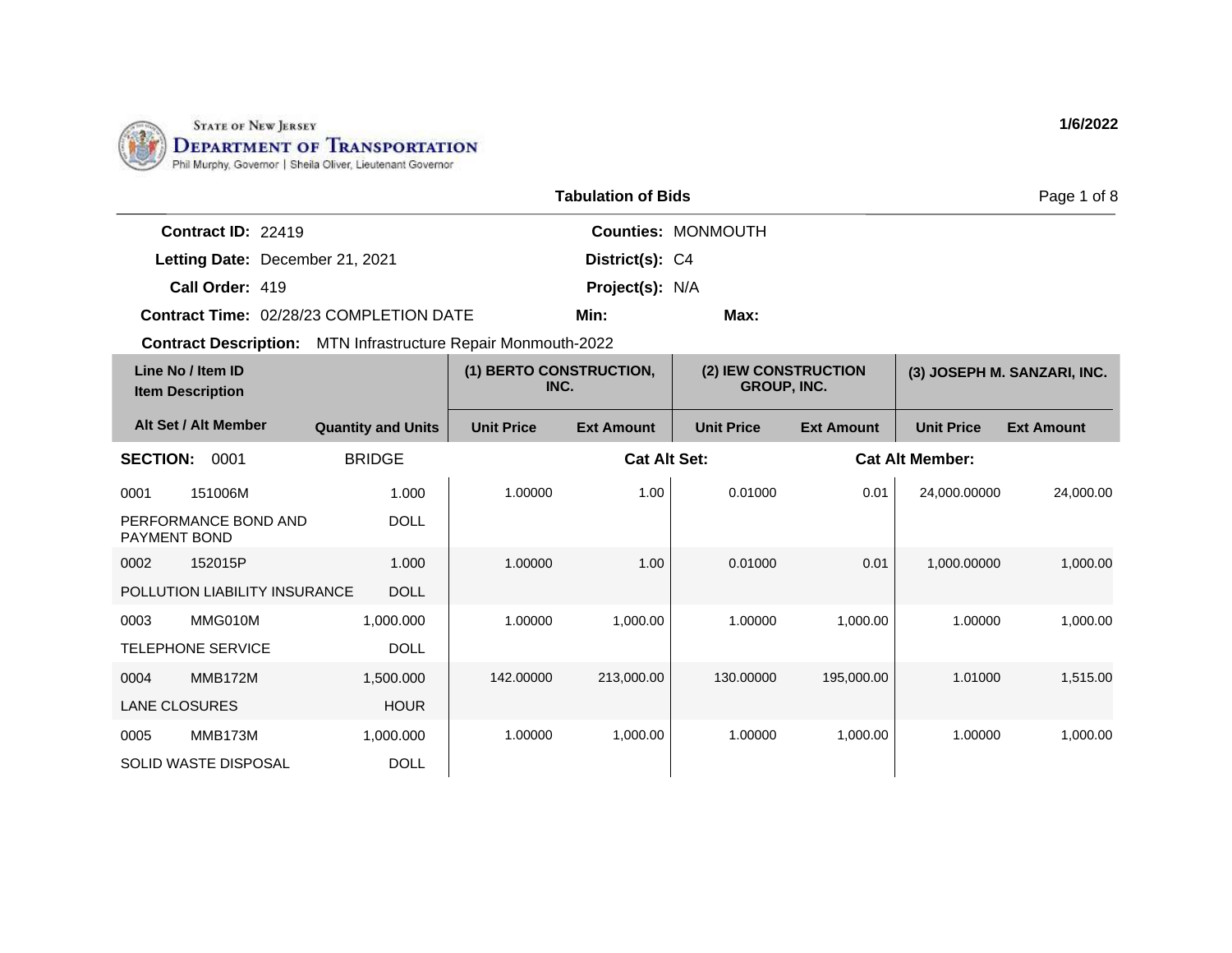

200,000.000

DOLL

700.000 HOUR

700.000 HOUR

0008 109006M FORCE ACCOUNT

0009 MMB186M

0010 MMB186M LABOR CREW , STEEL

LABOR CREW ,CONCRETE

|                                                                      |                           |                                 | <b>Tabulation of Bids</b> |                                            |                   |                        | Page 2 of 8                 |
|----------------------------------------------------------------------|---------------------------|---------------------------------|---------------------------|--------------------------------------------|-------------------|------------------------|-----------------------------|
| <b>Contract ID: 22419</b>                                            |                           |                                 |                           | <b>Counties: MONMOUTH</b>                  |                   |                        |                             |
| Letting Date: December 21, 2021                                      |                           |                                 | District(s): C4           |                                            |                   |                        |                             |
| Call Order: 419                                                      |                           |                                 | Project(s): N/A           |                                            |                   |                        |                             |
| <b>Contract Time: 02/28/23 COMPLETION DATE</b>                       |                           |                                 | Min:                      | Max:                                       |                   |                        |                             |
| <b>Contract Description:</b> MTN Infrastructure Repair Monmouth-2022 |                           |                                 |                           |                                            |                   |                        |                             |
| Line No / Item ID<br><b>Item Description</b>                         |                           | (1) BERTO CONSTRUCTION,<br>INC. |                           | (2) IEW CONSTRUCTION<br><b>GROUP, INC.</b> |                   |                        | (3) JOSEPH M. SANZARI, INC. |
| Alt Set / Alt Member                                                 | <b>Quantity and Units</b> | <b>Unit Price</b>               | <b>Ext Amount</b>         | <b>Unit Price</b>                          | <b>Ext Amount</b> | <b>Unit Price</b>      | <b>Ext Amount</b>           |
| 0001<br><b>SECTION:</b>                                              | <b>BRIDGE</b>             |                                 | <b>Cat Alt Set:</b>       |                                            |                   | <b>Cat Alt Member:</b> |                             |
| 0006<br>202024M                                                      | 80.000                    | 62.00000                        | 4,960.00                  | 50.00000                                   | 4,000.00          | 35.00000               | 2,800.00                    |
| DISPOSAL OF REGULATED<br><b>MATERIAL</b>                             | т                         |                                 |                           |                                            |                   |                        |                             |
| MMG064M<br>0007                                                      | 50,000.000                | 1.00000                         | 50,000.00                 | 1.00000                                    | 50,000.00         | 1.00000                | 50,000.00                   |
| DISPOSAL OF REGULATED<br>MATERIAL, HAZARDOUS                         | <b>DOLL</b>               |                                 |                           |                                            |                   |                        |                             |

1.00000 200,000.00 1.00000 200,000.00 1.00000 200,000.00

535.00000 374,500.00 555.00000 388,500.00 620.00000 434,000.00

438.00000 306,600.00 412.00000 288,400.00 510.00000 357,000.00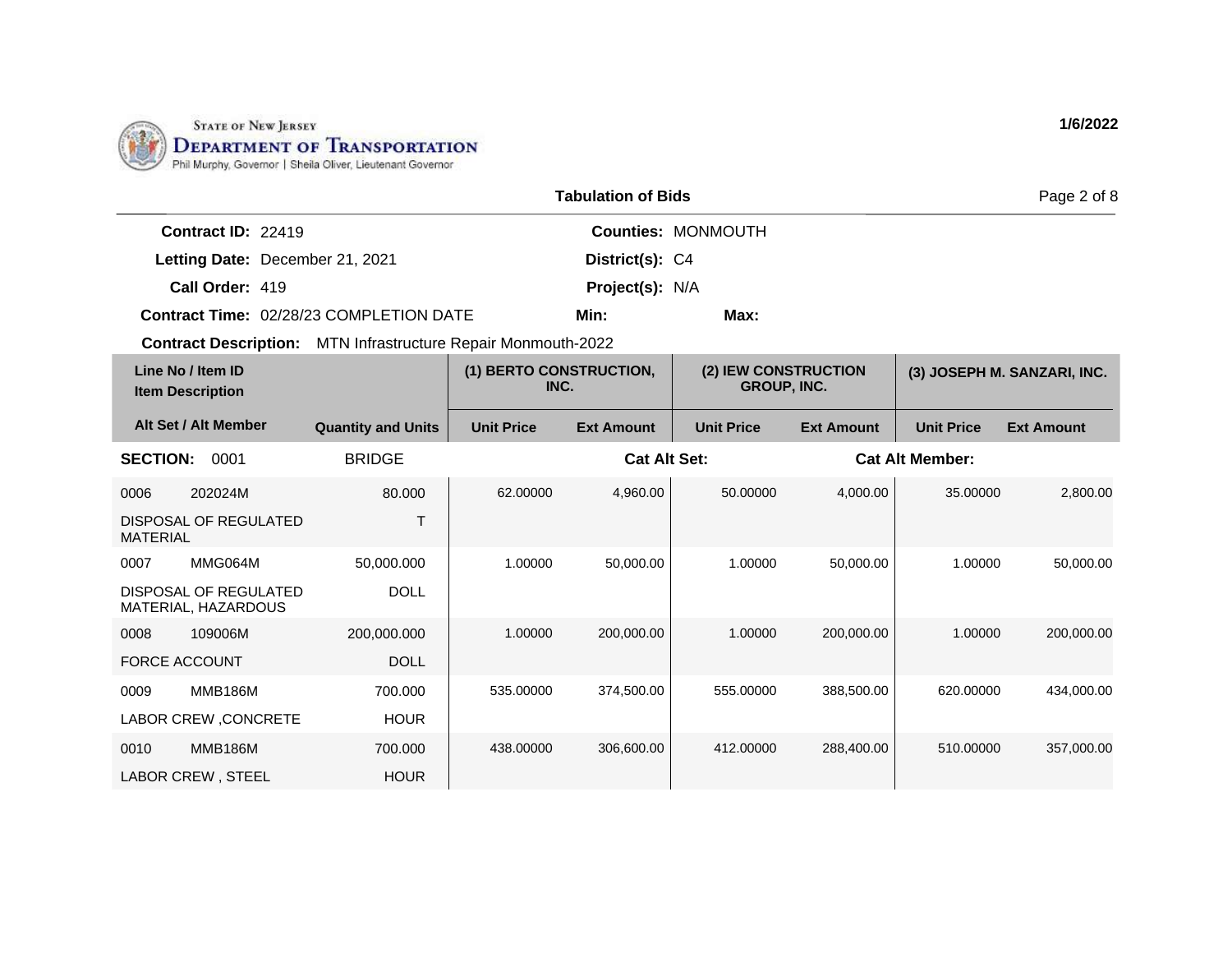

|                     |                                                     |                                                                      |                                 | <b>Tabulation of Bids</b> |                                            |                   |                        | Page 3 of 8                 |
|---------------------|-----------------------------------------------------|----------------------------------------------------------------------|---------------------------------|---------------------------|--------------------------------------------|-------------------|------------------------|-----------------------------|
|                     | Contract ID: 22419                                  |                                                                      |                                 |                           | <b>Counties: MONMOUTH</b>                  |                   |                        |                             |
|                     | Letting Date: December 21, 2021                     |                                                                      |                                 | District(s): C4           |                                            |                   |                        |                             |
|                     | Call Order: 419                                     |                                                                      |                                 | Project(s): N/A           |                                            |                   |                        |                             |
|                     |                                                     | Contract Time: 02/28/23 COMPLETION DATE                              |                                 | Min:                      | Max:                                       |                   |                        |                             |
|                     |                                                     | <b>Contract Description:</b> MTN Infrastructure Repair Monmouth-2022 |                                 |                           |                                            |                   |                        |                             |
|                     | Line No / Item ID<br><b>Item Description</b>        |                                                                      | (1) BERTO CONSTRUCTION,<br>INC. |                           | (2) IEW CONSTRUCTION<br><b>GROUP, INC.</b> |                   |                        | (3) JOSEPH M. SANZARI, INC. |
|                     | Alt Set / Alt Member                                | <b>Quantity and Units</b>                                            | <b>Unit Price</b>               | <b>Ext Amount</b>         | <b>Unit Price</b>                          | <b>Ext Amount</b> | <b>Unit Price</b>      | <b>Ext Amount</b>           |
| <b>SECTION:</b>     | 0001                                                | <b>BRIDGE</b>                                                        |                                 | <b>Cat Alt Set:</b>       |                                            |                   | <b>Cat Alt Member:</b> |                             |
| 0011                | <b>MMB186M</b>                                      | 700.000                                                              | 227.00000                       | 158,900.00                | 260.00000                                  | 182,000.00        | 255.00000              | 178,500.00                  |
|                     | LABOR CREW, WELDING                                 | <b>HOUR</b>                                                          |                                 |                           |                                            |                   |                        |                             |
| 0012                | <b>MMB186M</b>                                      | 700.000                                                              | 529.00000                       | 370,300.00                | 556.00000                                  | 389,200.00        | 640.00000              | 448,000.00                  |
|                     | LABOR CREW, STORMWATER                              | <b>HOUR</b>                                                          |                                 |                           |                                            |                   |                        |                             |
| 0013                | <b>MMB186M</b>                                      | 700.000                                                              | 609.00000                       | 426,300.00                | 602.00000                                  | 421,400.00        | 695.00000              | 486,500.00                  |
|                     | LABOR CREW, VIDEO<br><b>INSPECTION AND CLEANING</b> | <b>HOUR</b>                                                          |                                 |                           |                                            |                   |                        |                             |
| 0014                | MMG078M                                             | 400.000                                                              | 112.00000                       | 44,800.00                 | 135.00000                                  | 54,000.00         | 145.00000              | 58,000.00                   |
| <b>TRUCK DRIVER</b> |                                                     | <b>HOUR</b>                                                          |                                 |                           |                                            |                   |                        |                             |
| 0015                | <b>MMB186M</b>                                      | 325.000                                                              | 345.00000                       | 112,125.00                | 360.00000                                  | 117,000.00        | 295.00000              | 95,875.00                   |
|                     | LABOR CREW, DIVING                                  | <b>HOUR</b>                                                          |                                 |                           |                                            |                   |                        |                             |
| 0016                | <b>MMB186M</b>                                      | 700.000                                                              | 531.00000                       | 371,700.00                | 569.00000                                  | 398,300.00        | 535.00000              | 374,500.00                  |
|                     | LABOR CREW, TIMBER                                  | <b>HOUR</b>                                                          |                                 |                           |                                            |                   |                        |                             |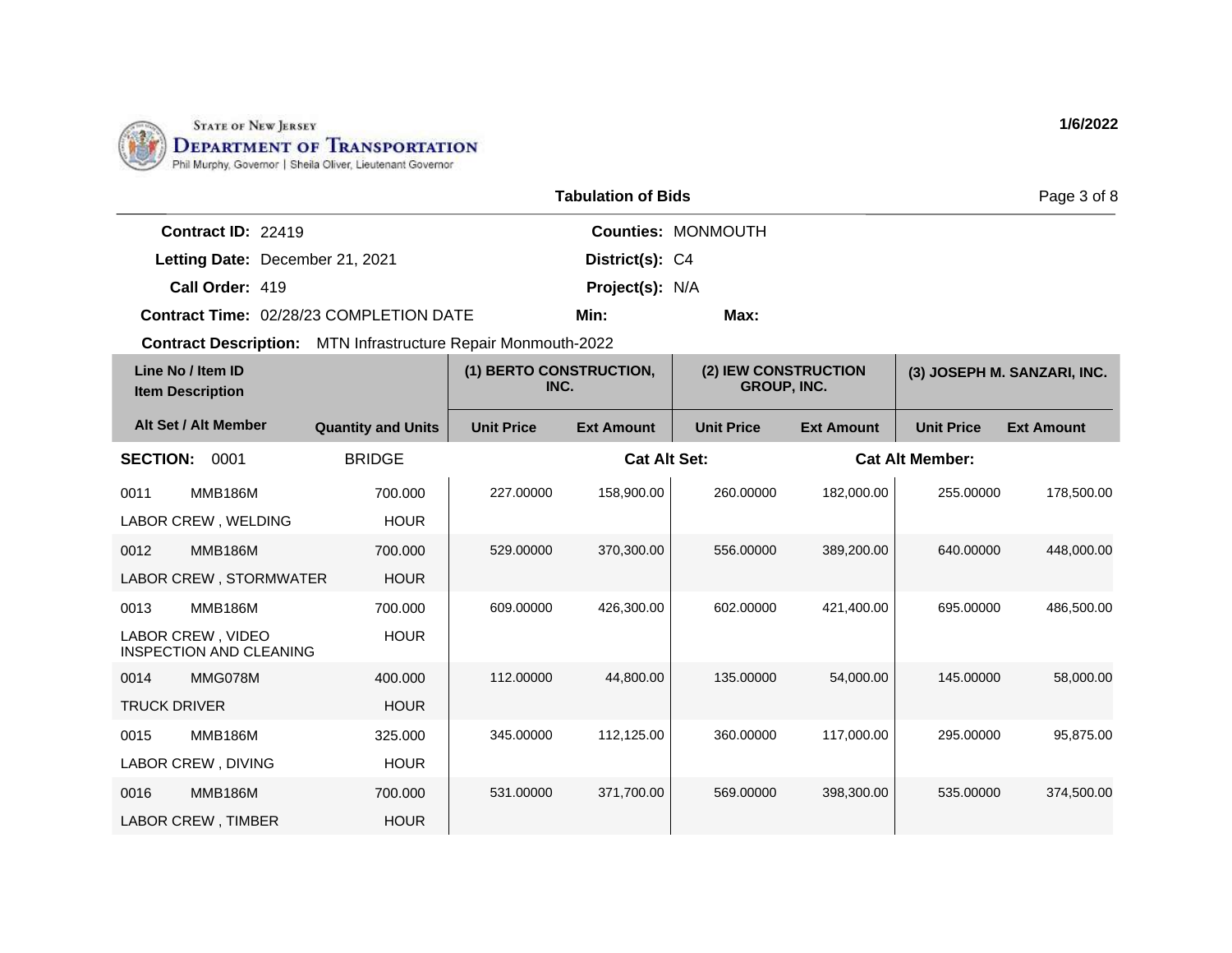

|                                              |                                 |                                                |                                 | <b>Tabulation of Bids</b> |                                            |                   |                        | Page 4 of 8                 |
|----------------------------------------------|---------------------------------|------------------------------------------------|---------------------------------|---------------------------|--------------------------------------------|-------------------|------------------------|-----------------------------|
|                                              | Contract ID: 22419              |                                                |                                 |                           | <b>Counties: MONMOUTH</b>                  |                   |                        |                             |
|                                              | Letting Date: December 21, 2021 |                                                |                                 | District(s): C4           |                                            |                   |                        |                             |
|                                              | Call Order: 419                 |                                                |                                 | Project(s): N/A           |                                            |                   |                        |                             |
|                                              |                                 | <b>Contract Time: 02/28/23 COMPLETION DATE</b> |                                 | Min:                      | Max:                                       |                   |                        |                             |
|                                              | <b>Contract Description:</b>    | MTN Infrastructure Repair Monmouth-2022        |                                 |                           |                                            |                   |                        |                             |
| Line No / Item ID<br><b>Item Description</b> |                                 |                                                | (1) BERTO CONSTRUCTION,<br>INC. |                           | (2) IEW CONSTRUCTION<br><b>GROUP, INC.</b> |                   |                        | (3) JOSEPH M. SANZARI, INC. |
|                                              | Alt Set / Alt Member            | <b>Quantity and Units</b>                      | <b>Unit Price</b>               | <b>Ext Amount</b>         | <b>Unit Price</b>                          | <b>Ext Amount</b> | <b>Unit Price</b>      | <b>Ext Amount</b>           |
| <b>SECTION:</b>                              | 0001                            | <b>BRIDGE</b>                                  |                                 | <b>Cat Alt Set:</b>       |                                            |                   | <b>Cat Alt Member:</b> |                             |
| 0017                                         | MMG054M                         | 350,000                                        | 82.00000                        | 28,700.00                 | 80.78000                                   | 28,273.00         | 85.00000               | 29,750.00                   |
| WORKER, TYPE "A"                             |                                 | <b>HOUR</b>                                    |                                 |                           |                                            |                   |                        |                             |
| 0018                                         | MMG057M                         | 350,000                                        | 130.00000                       | 45,500.00                 | 130.00000                                  | 45,500.00         | 100.00000              | 35,000.00                   |
| WORKER, TYPE "B"                             |                                 | <b>HOUR</b>                                    |                                 |                           |                                            |                   |                        |                             |
|                                              |                                 |                                                |                                 |                           |                                            |                   |                        |                             |

| <b>Contract Totals</b>       | \$2,760,637.00 | \$2,814,823.02 | \$2,829,690.00 |
|------------------------------|----------------|----------------|----------------|
| <b>Cost Plus Time Totals</b> | \$2,760,637.00 | \$2,814,823.02 | 2,829,690.00   |

**Section Totals:**  $$2,760,637.00$   $$2,814,823.02$   $$2,829,690.00$ 

125.00000 31,250.00 125.00000 31,250.00 125.00000 31,250.00

1.00000 20,000.00 1.00000 20,000.00 1.00000 20,000.00

**( ) indicates item is bid as Lump Sum**

250.000 HOUR

20,000.000

DOLL

0019 MMB092M CREW COORDINATOR

0020 MMG025M

OVERTIME DIFFERENTIAL (OD)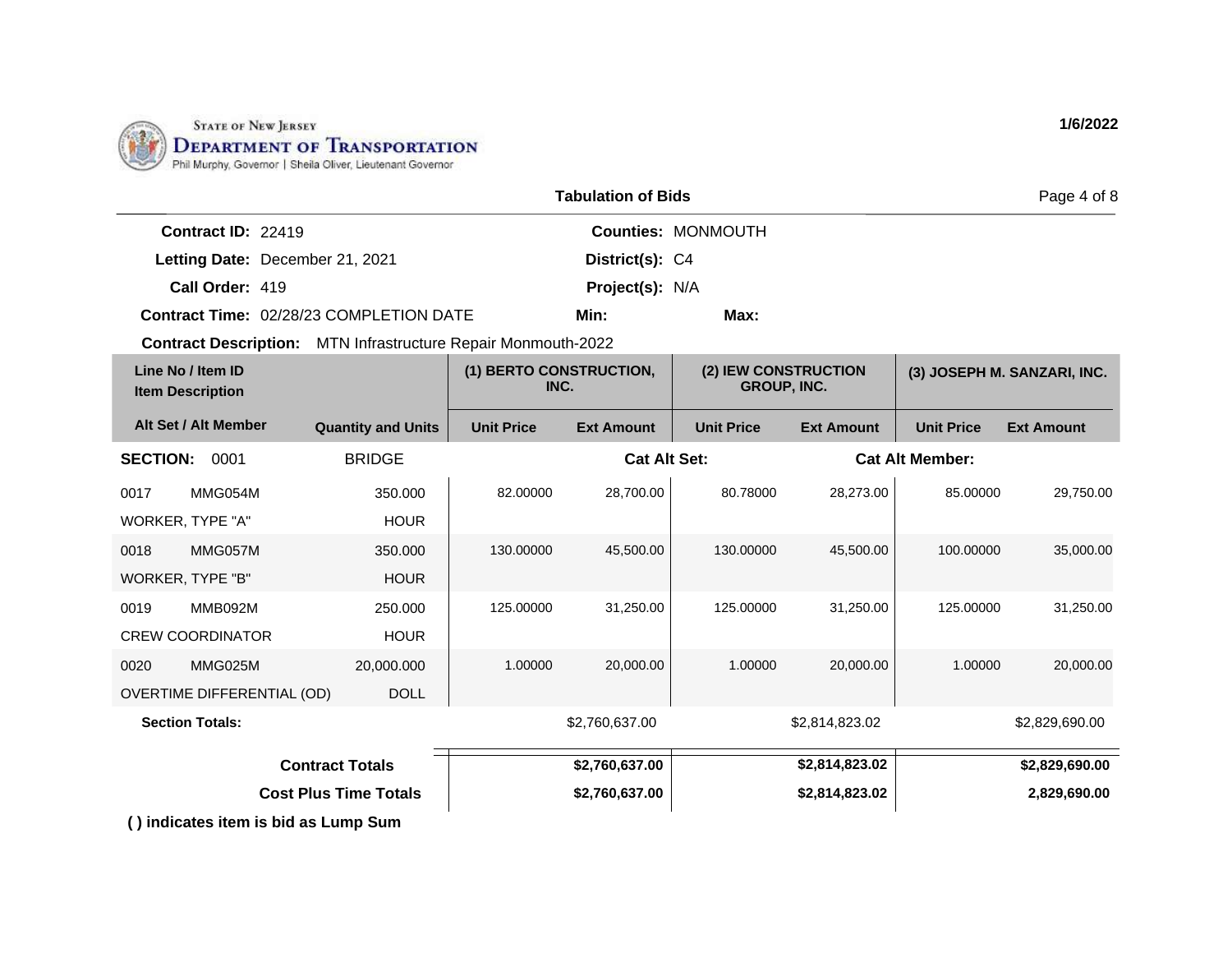

|                                                                      |                           |                                            | <b>Tabulation of Bids</b> |                           |                   |                        | Page 5 of 8       |
|----------------------------------------------------------------------|---------------------------|--------------------------------------------|---------------------------|---------------------------|-------------------|------------------------|-------------------|
| Contract ID: 22419                                                   |                           |                                            |                           | <b>Counties: MONMOUTH</b> |                   |                        |                   |
| Letting Date: December 21, 2021                                      |                           |                                            | District(s): C4           |                           |                   |                        |                   |
| Call Order: 419                                                      |                           |                                            | Project(s): N/A           |                           |                   |                        |                   |
| Contract Time: 02/28/23 COMPLETION DATE                              |                           |                                            | Min:                      | Max:                      |                   |                        |                   |
| <b>Contract Description:</b> MTN Infrastructure Repair Monmouth-2022 |                           |                                            |                           |                           |                   |                        |                   |
| Line No / Item ID<br><b>Item Description</b>                         |                           | (4) MOUNT CONSTRUCTION<br><b>CO., INC.</b> |                           |                           |                   |                        |                   |
| Alt Set / Alt Member                                                 | <b>Quantity and Units</b> | <b>Unit Price</b>                          | <b>Ext Amount</b>         | <b>Unit Price</b>         | <b>Ext Amount</b> | <b>Unit Price</b>      | <b>Ext Amount</b> |
| <b>SECTION:</b><br>0001                                              | <b>BRIDGE</b>             |                                            | <b>Cat Alt Set:</b>       |                           |                   | <b>Cat Alt Member:</b> |                   |
| 151006M<br>0001                                                      | 1.000                     | 105.00000                                  | 105.00                    |                           |                   |                        |                   |
| PERFORMANCE BOND AND<br><b>PAYMENT BOND</b>                          | <b>DOLL</b>               |                                            |                           |                           |                   |                        |                   |
| 152015P<br>0002                                                      | 1.000                     | 1.00000                                    | 1.00                      |                           |                   |                        |                   |
| POLLUTION LIABILITY INSURANCE                                        | <b>DOLL</b>               |                                            |                           |                           |                   |                        |                   |
| MMG010M<br>0003                                                      | 1,000.000                 | 1.00000                                    | 1,000.00                  |                           |                   |                        |                   |
| <b>TELEPHONE SERVICE</b>                                             | <b>DOLL</b>               |                                            |                           |                           |                   |                        |                   |
| <b>MMB172M</b><br>0004                                               | 1,500.000                 | 185.00000                                  | 277,500.00                |                           |                   |                        |                   |
| <b>LANE CLOSURES</b>                                                 | <b>HOUR</b>               |                                            |                           |                           |                   |                        |                   |
| <b>MMB173M</b><br>0005                                               | 1,000.000                 | 1.00000                                    | 1,000.00                  |                           |                   |                        |                   |
| <b>SOLID WASTE DISPOSAL</b>                                          | <b>DOLL</b>               |                                            |                           |                           |                   |                        |                   |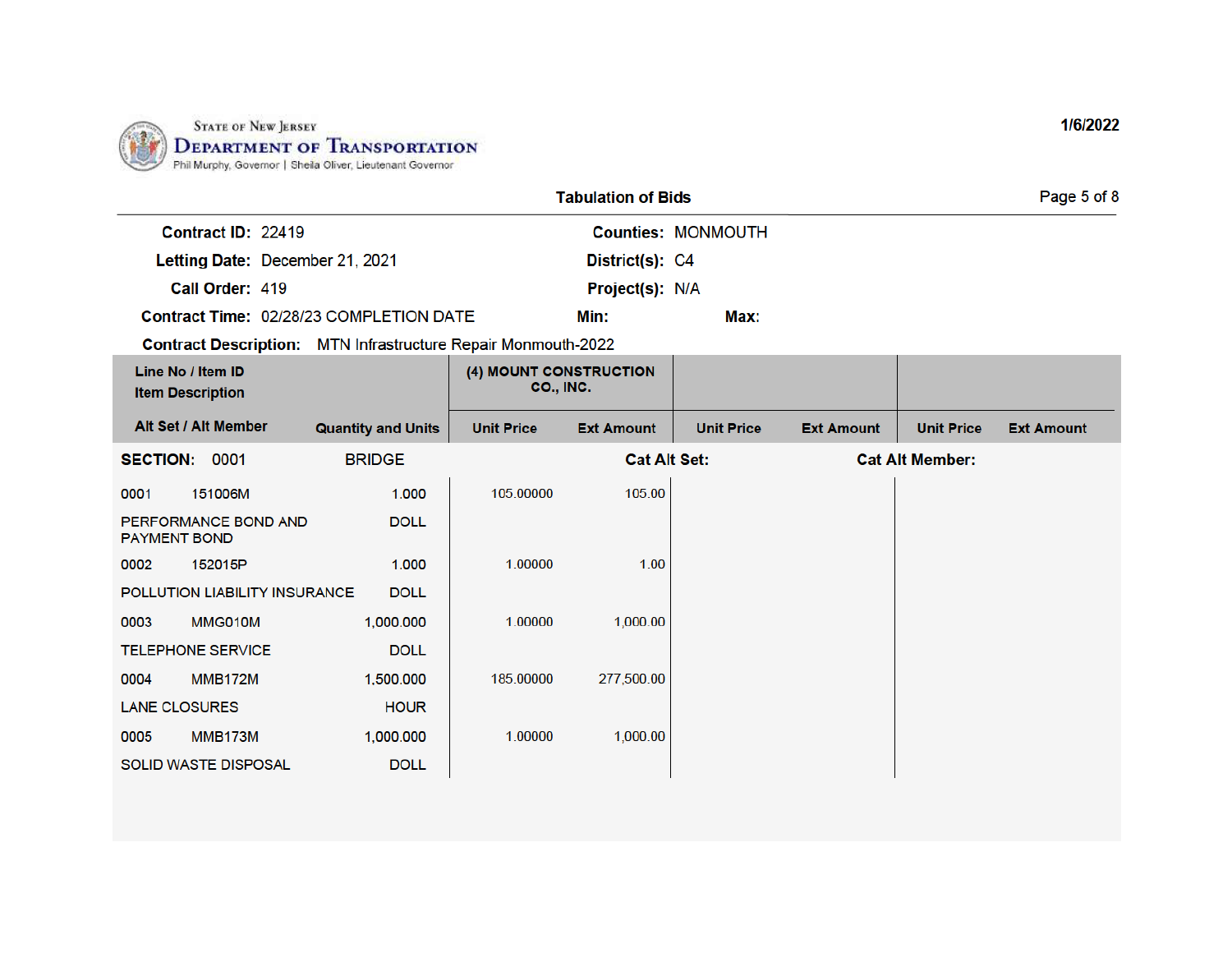

|                                                            |                    |                                                                      |                                            | <b>Tabulation of Bids</b> |                           |                   |                        | Page 6 of 8       |
|------------------------------------------------------------|--------------------|----------------------------------------------------------------------|--------------------------------------------|---------------------------|---------------------------|-------------------|------------------------|-------------------|
|                                                            | Contract ID: 22419 |                                                                      |                                            |                           | <b>Counties: MONMOUTH</b> |                   |                        |                   |
|                                                            |                    | Letting Date: December 21, 2021                                      |                                            | District(s): C4           |                           |                   |                        |                   |
| Call Order: 419                                            |                    |                                                                      |                                            | Project(s): N/A           |                           |                   |                        |                   |
|                                                            |                    | Contract Time: 02/28/23 COMPLETION DATE                              |                                            | Min:                      | Max:                      |                   |                        |                   |
|                                                            |                    | <b>Contract Description:</b> MTN Infrastructure Repair Monmouth-2022 |                                            |                           |                           |                   |                        |                   |
| Line No / Item ID<br><b>Item Description</b>               |                    |                                                                      | (4) MOUNT CONSTRUCTION<br><b>CO., INC.</b> |                           |                           |                   |                        |                   |
| Alt Set / Alt Member                                       |                    | <b>Quantity and Units</b>                                            | <b>Unit Price</b>                          | <b>Ext Amount</b>         | <b>Unit Price</b>         | <b>Ext Amount</b> | <b>Unit Price</b>      | <b>Ext Amount</b> |
| SECTION: 0001                                              |                    | <b>BRIDGE</b>                                                        |                                            | <b>Cat Alt Set:</b>       |                           |                   | <b>Cat Alt Member:</b> |                   |
| 202024M<br>0006                                            |                    | 80,000                                                               | 65.00000                                   | 5,200.00                  |                           |                   |                        |                   |
| <b>DISPOSAL OF REGULATED</b><br><b>MATERIAL</b>            |                    | т                                                                    |                                            |                           |                           |                   |                        |                   |
| <b>MMG064M</b><br>0007                                     |                    | 50,000.000                                                           | 1.00000                                    | 50,000.00                 |                           |                   |                        |                   |
| <b>DISPOSAL OF REGULATED</b><br><b>MATERIAL, HAZARDOUS</b> |                    | <b>DOLL</b>                                                          |                                            |                           |                           |                   |                        |                   |
| 109006M<br>0008                                            |                    | 200,000.000                                                          | 1.00000                                    | 200,000.00                |                           |                   |                        |                   |
| <b>FORCE ACCOUNT</b>                                       |                    | <b>DOLL</b>                                                          |                                            |                           |                           |                   |                        |                   |
| <b>MMB186M</b><br>0009                                     |                    | 700,000                                                              | 670.00000                                  | 469,000.00                |                           |                   |                        |                   |
| LABOR CREW, CONCRETE                                       |                    | <b>HOUR</b>                                                          |                                            |                           |                           |                   |                        |                   |
| <b>MMB186M</b><br>0010                                     |                    | 700.000                                                              | 450.00000                                  | 315,000.00                |                           |                   |                        |                   |
| <b>LABOR CREW, STEEL</b>                                   |                    | <b>HOUR</b>                                                          |                                            |                           |                           |                   |                        |                   |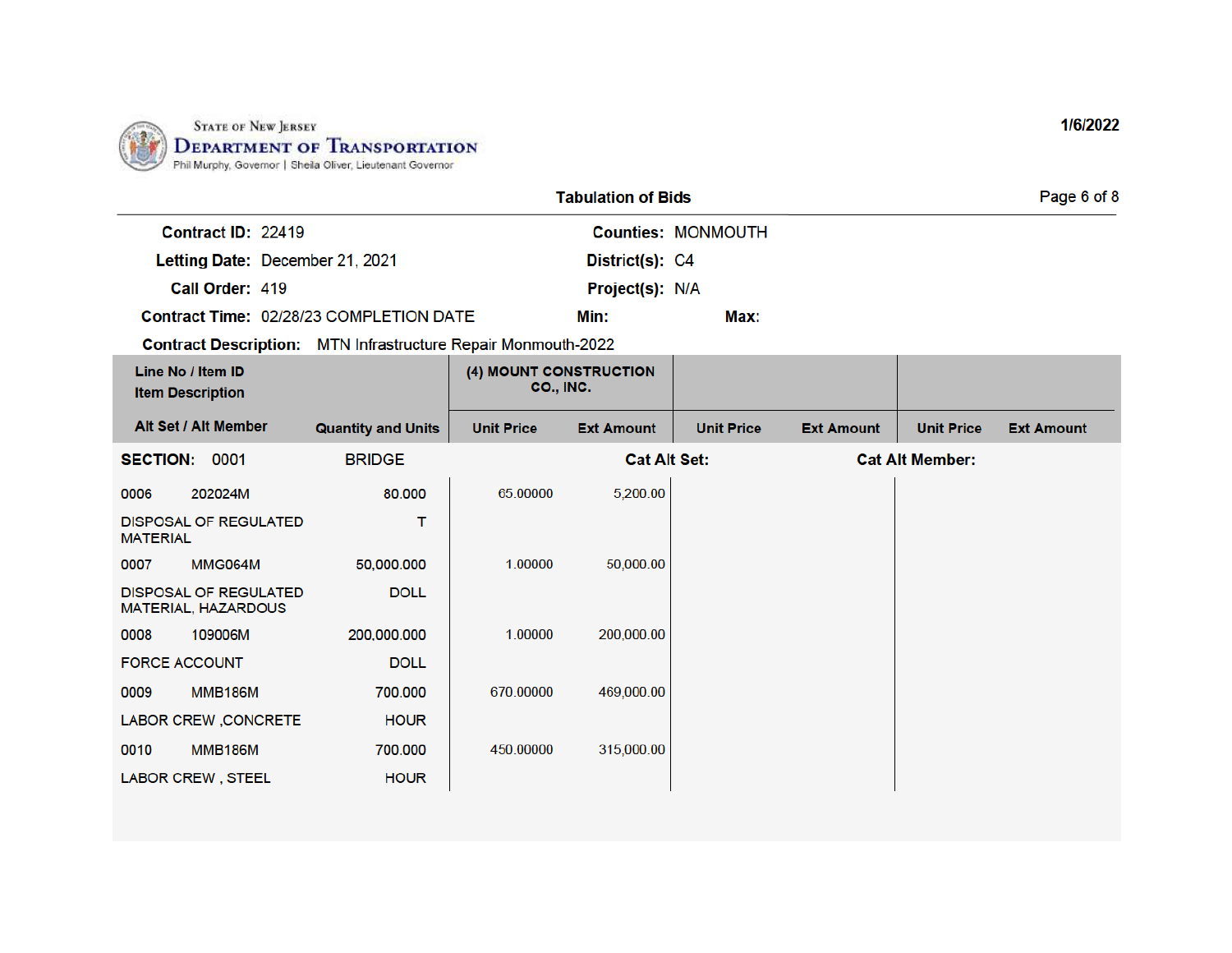

|                                                                      |                           |                                     | <b>Tabulation of Bids</b> |                           |                   |                        | Page 7 of 8       |
|----------------------------------------------------------------------|---------------------------|-------------------------------------|---------------------------|---------------------------|-------------------|------------------------|-------------------|
| Contract ID: 22419                                                   |                           |                                     |                           | <b>Counties: MONMOUTH</b> |                   |                        |                   |
| Letting Date: December 21, 2021                                      |                           |                                     | District(s): C4           |                           |                   |                        |                   |
| Call Order: 419                                                      |                           |                                     | Project(s): N/A           |                           |                   |                        |                   |
| Contract Time: 02/28/23 COMPLETION DATE                              |                           |                                     | Min:                      | Max:                      |                   |                        |                   |
| <b>Contract Description:</b> MTN Infrastructure Repair Monmouth-2022 |                           |                                     |                           |                           |                   |                        |                   |
| Line No / Item ID<br><b>Item Description</b>                         |                           | (4) MOUNT CONSTRUCTION<br>CO., INC. |                           |                           |                   |                        |                   |
| Alt Set / Alt Member                                                 | <b>Quantity and Units</b> | <b>Unit Price</b>                   | <b>Ext Amount</b>         | <b>Unit Price</b>         | <b>Ext Amount</b> | <b>Unit Price</b>      | <b>Ext Amount</b> |
| SECTION: 0001                                                        | <b>BRIDGE</b>             |                                     |                           | <b>Cat Alt Set:</b>       |                   | <b>Cat Alt Member:</b> |                   |
| <b>MMB186M</b><br>0011                                               | 700,000                   | 225.00000                           | 157,500.00                |                           |                   |                        |                   |
| <b>LABOR CREW, WELDING</b>                                           | <b>HOUR</b>               |                                     |                           |                           |                   |                        |                   |
| <b>MMB186M</b><br>0012                                               | 700,000                   | 585.00000                           | 409,500.00                |                           |                   |                        |                   |
| LABOR CREW, STORMWATER                                               | <b>HOUR</b>               |                                     |                           |                           |                   |                        |                   |
| 0013<br><b>MMB186M</b>                                               | 700.000                   | 590.00000                           | 413,000.00                |                           |                   |                        |                   |
| <b>LABOR CREW, VIDEO</b><br><b>INSPECTION AND CLEANING</b>           | <b>HOUR</b>               |                                     |                           |                           |                   |                        |                   |
| MMG078M<br>0014                                                      | 400.000                   | 150.00000                           | 60,000.00                 |                           |                   |                        |                   |
| <b>TRUCK DRIVER</b>                                                  | <b>HOUR</b>               |                                     |                           |                           |                   |                        |                   |
| <b>MMB186M</b><br>0015                                               | 325.000                   | 425.00000                           | 138,125.00                |                           |                   |                        |                   |
| <b>LABOR CREW, DIVING</b>                                            | <b>HOUR</b>               |                                     |                           |                           |                   |                        |                   |
| <b>MMB186M</b><br>0016                                               | 700,000                   | 640.00000                           | 448,000.00                |                           |                   |                        |                   |
| <b>LABOR CREW, TIMBER</b>                                            | <b>HOUR</b>               |                                     |                           |                           |                   |                        |                   |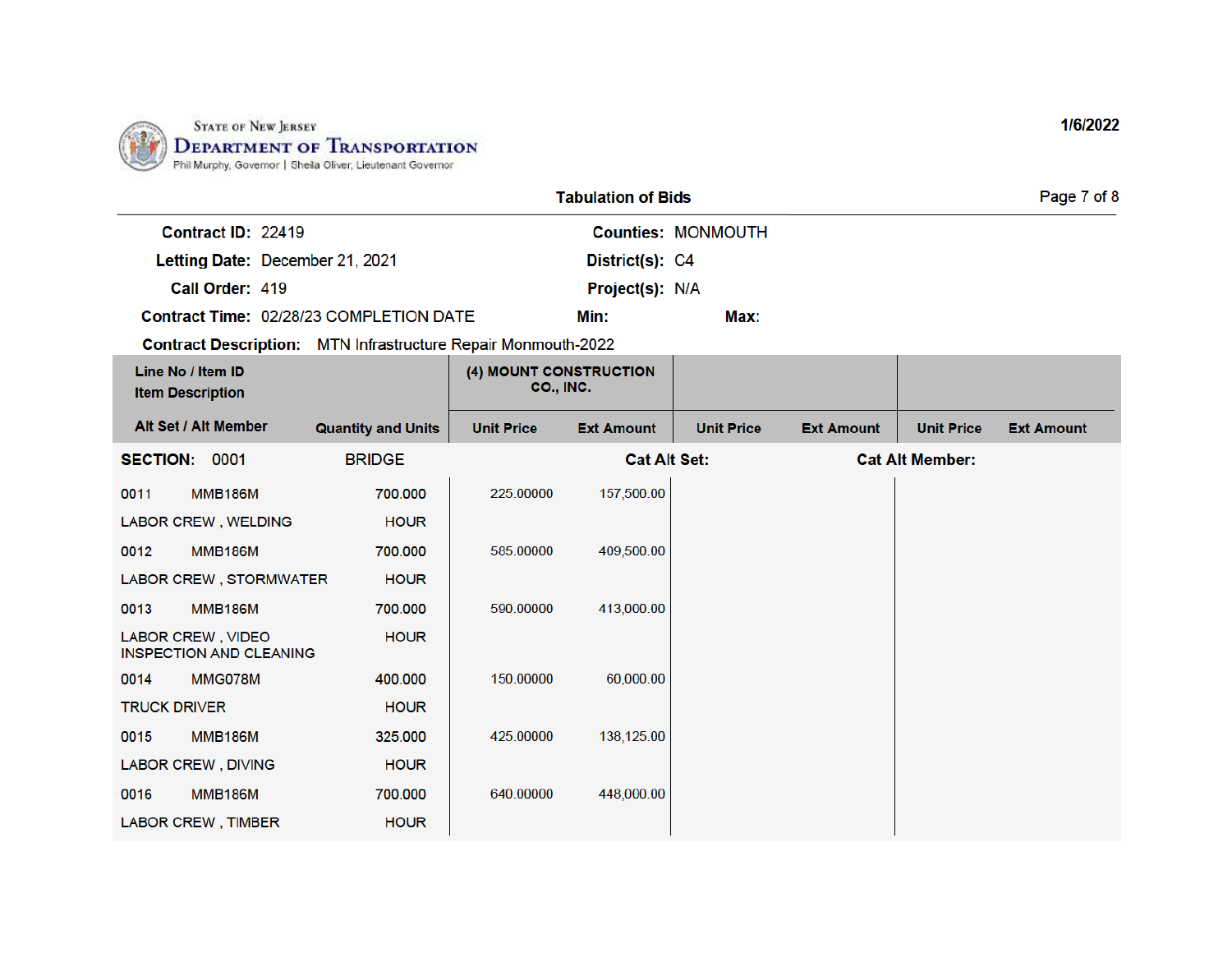

|                                              |                                                                      |                                            | <b>Tabulation of Bids</b> |                           |                   |                        | Page 8 of 8       |
|----------------------------------------------|----------------------------------------------------------------------|--------------------------------------------|---------------------------|---------------------------|-------------------|------------------------|-------------------|
| Contract ID: 22419                           |                                                                      |                                            |                           | <b>Counties: MONMOUTH</b> |                   |                        |                   |
| Letting Date: December 21, 2021              |                                                                      |                                            | District(s): C4           |                           |                   |                        |                   |
| Call Order: 419                              |                                                                      |                                            | Project(s): N/A           |                           |                   |                        |                   |
|                                              | Contract Time: 02/28/23 COMPLETION DATE                              |                                            | Min:                      | Max:                      |                   |                        |                   |
|                                              | <b>Contract Description:</b> MTN Infrastructure Repair Monmouth-2022 |                                            |                           |                           |                   |                        |                   |
| Line No / Item ID<br><b>Item Description</b> |                                                                      | (4) MOUNT CONSTRUCTION<br><b>CO., INC.</b> |                           |                           |                   |                        |                   |
| Alt Set / Alt Member                         | <b>Quantity and Units</b>                                            | <b>Unit Price</b>                          | <b>Ext Amount</b>         | <b>Unit Price</b>         | <b>Ext Amount</b> | <b>Unit Price</b>      | <b>Ext Amount</b> |
| SECTION: 0001                                | <b>BRIDGE</b>                                                        |                                            | <b>Cat Alt Set:</b>       |                           |                   | <b>Cat Alt Member:</b> |                   |
| MMG054M<br>0017                              | 350.000                                                              | 90.00000                                   | 31,500.00                 |                           |                   |                        |                   |
| WORKER, TYPE "A"                             | <b>HOUR</b>                                                          |                                            |                           |                           |                   |                        |                   |
| 0018<br>MMG057M                              | 350,000                                                              | 125.00000                                  | 43,750.00                 |                           |                   |                        |                   |
| <b>WORKER, TYPE "B"</b>                      | <b>HOUR</b>                                                          |                                            |                           |                           |                   |                        |                   |
| <b>MMB092M</b><br>0019                       | 250,000                                                              | 125.00000                                  | 31,250.00                 |                           |                   |                        |                   |
| <b>CREW COORDINATOR</b>                      | <b>HOUR</b>                                                          |                                            |                           |                           |                   |                        |                   |
| MMG025M<br>0020                              | 20,000.000                                                           | 1.00000                                    | 20,000.00                 |                           |                   |                        |                   |
| OVERTIME DIFFERENTIAL (OD)                   | <b>DOLL</b>                                                          |                                            |                           |                           |                   |                        |                   |
| <b>Section Totals:</b>                       |                                                                      |                                            | \$3,071,431.00            |                           |                   |                        |                   |
|                                              | <b>Contract Totals</b>                                               |                                            | \$3,071,431.00            |                           |                   |                        |                   |
|                                              | <b>Cost Plus Time Totals</b>                                         |                                            | \$3,071,431.00            |                           |                   |                        |                   |
| () indicates item is bid as Lump Sum         |                                                                      |                                            |                           |                           |                   |                        |                   |